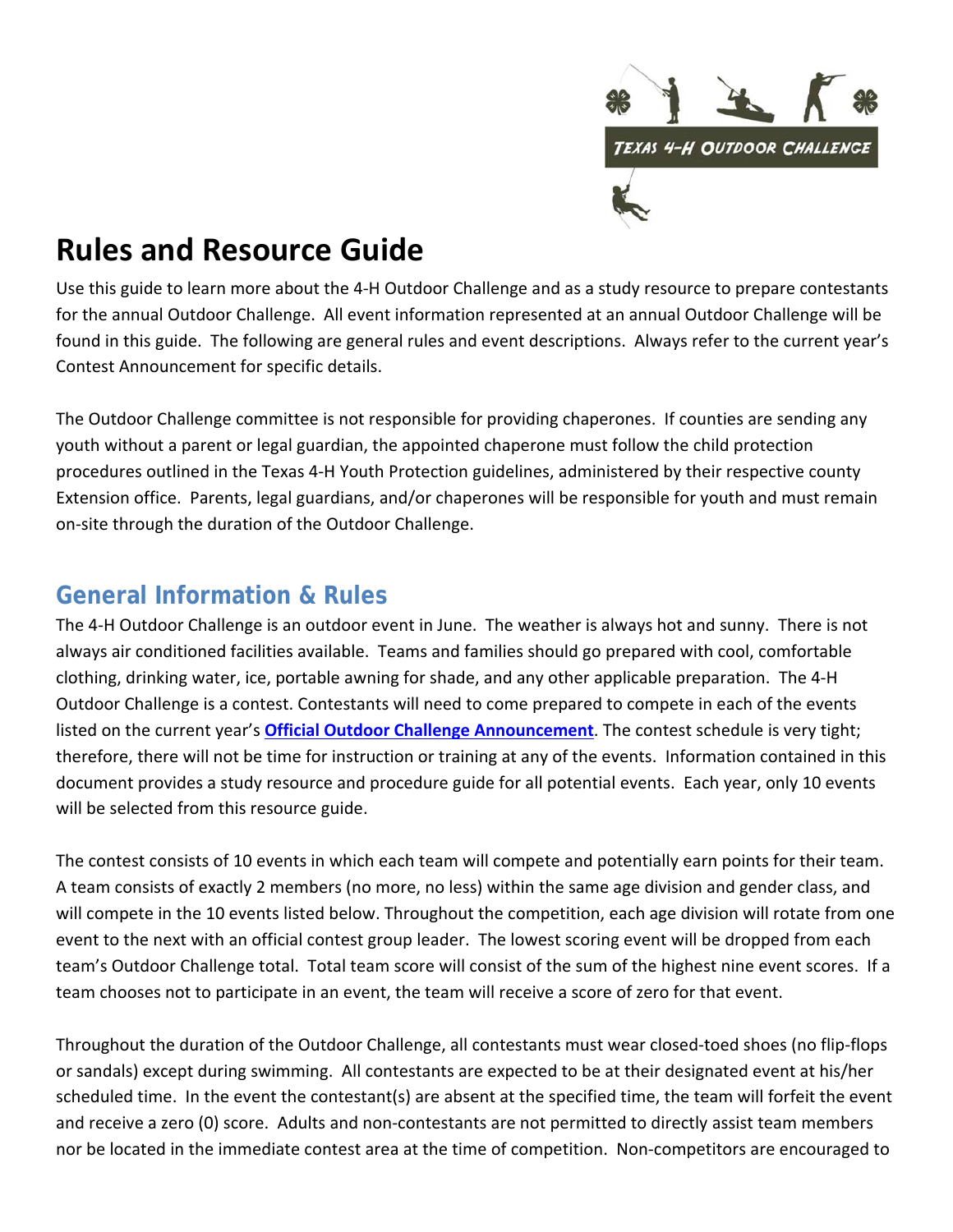spectate, photograph and even cheer on their contestants. All competitors must abide by rules and instructions provided by contest officials. Any competitor deliberately acting in an unsafe manner or exhibiting unsportsmanlike behavior, will be asked to leave the immediate event area, which may result in the forfeiture of the event and/or contest. The decisions of all contest officials are final and may not be protested.

All firearms, ammunition, bows and arrows used in this contest must be in good condition and safe working order. The shooter and shooting equipment owner assumes full responsibility for the safety of his or her equipment, including the safety of others on and around the range.

Due to the size and scale of this contest, there is often "down time" between each event. Go prepared to wait, and be patient for the next event to begin. If necessary, take items such as field guides, binoculars, etc. to fill this time. Groups will be kept together and not allowed to wander off during down time.

# *Age Divisions and Classes*

- Youth must be active 4‐H members 8‐18 years old as of September 1 of the current 4‐H year.
- Three age divisions for this event are:
	- $\circ$  Juniors = grades 3, 4, or 5
	- $\circ$  Intermediates = grades 6, 7, or 8
	- $\circ$  Seniors = grades 9, 10, 11, or 12
- A team member is allowed to move up an age division in order to complete a team; however, a member may not move down to a younger age division.
- Each age division will be divided into three gender classes:
	- o both male
	- o both female
	- o coed (1 male, 1 female)

# *Knowledge/Skills Gained*

By participating in the Texas 4‐H Outdoor Challenge, youth will improve knowledge and skills in the following:

- Shooting Sports and Firearm Safety
- Swimming
- Canoeing/Kayaking
- Camping/Outdoor Living Skills
- Orienteering
- Mountain Biking
- Identification and knowledge of Wildlife and Natural Resources
- Outdoor Safety
- Fishing
- First Aid
- Consumer education of outdoor gear
- Natural Resource Career Knowledge/Skills
- Teamwork, decision‐making and critical thinking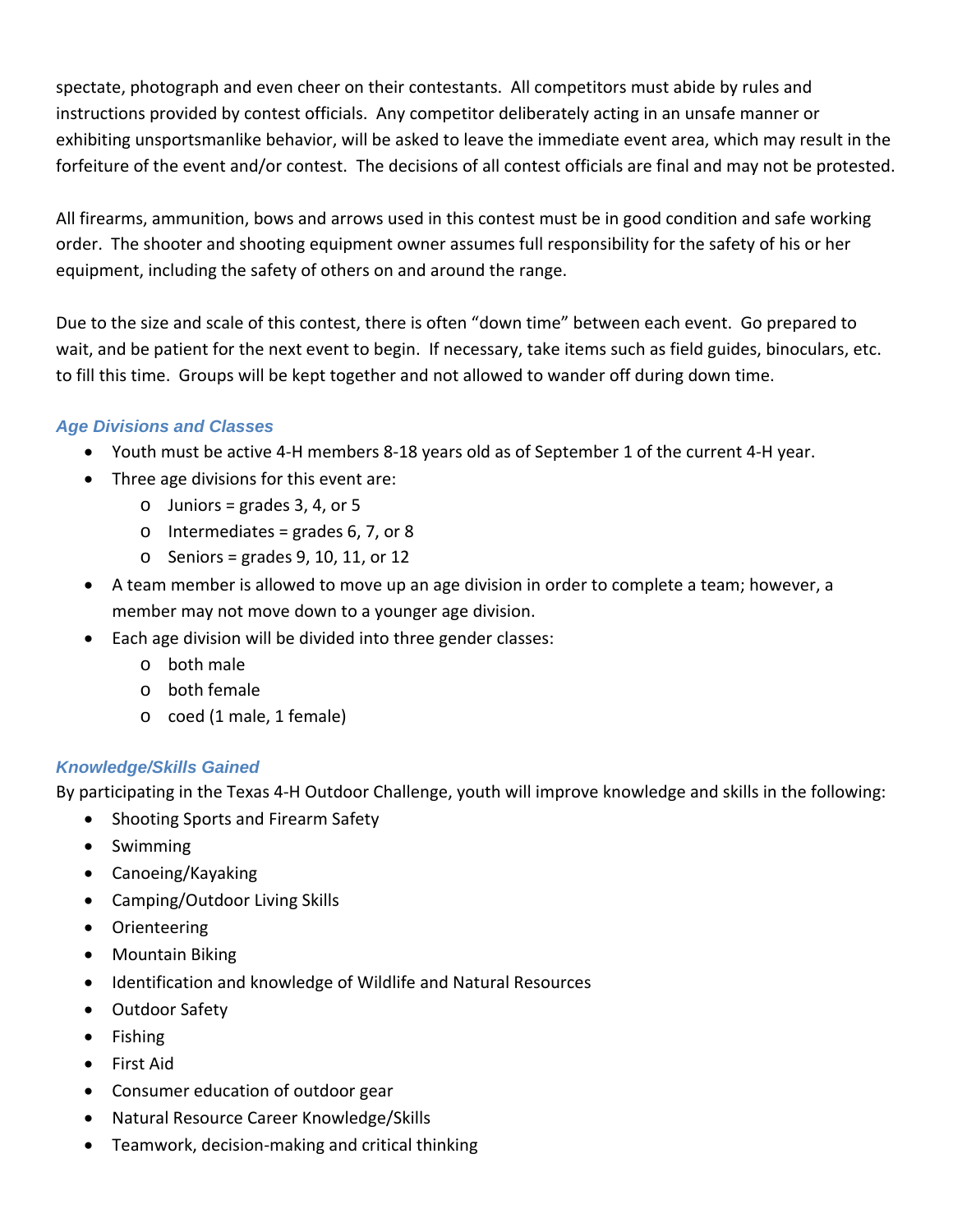# **Event Rules and Descriptions**

# **Shotgun (possible 20 team points)**

- Both members of the team will compete in this clay target event
- Ten (10) shots per shooter.
- Regardless of firearm action type, single shot loading is required. Shooters must be able to safely load the shotgun for single shot.
- A broken target is worth one (1) point each.
- Teams must supply their own ammunition. Shot charge not to exceed 1‐1/8 ounces with shot no larger than US 7½ fine or smaller than US 9 fine at velocities up to 1290 feet per second. (1 oz. load 1325 feet per second, 7/8 oz. load 1350 feet per second).
- Teams must supply their own 410, 28, 20, or 12 gauge shotgun(s), eye protection, and ear protection for each shooter. (coaches and spectators must also provide and wear their own eye and ear protection)
- No part of the shooter's body should ever rest against or be covered by the muzzle.
- Refer to Firearm Safety Rules within this document and follow all rules. Failure to comply could lead to team disqualification.

# **Archery (possible 20 team points)**

- Both members of the team will compete in this event, which will consist of wildlife targets.
- Teams must supply their own bows and arrows (practice points only). Recurves, compounds, and long bows may be used. There are no restrictions on bow types or accessories. Release aids, including mechanical, are allowed. Arrows can be held in a body quiver, bow quiver, or placed in a ground quiver when on the shooting line.
- Each team member will shoot ten (10) arrows for score.
- Points of 0,  $-1$ ,  $\frac{1}{2}$ , or 1 will be awarded per shot based upon target kill zones.
	- $\circ$  0 = miss, -1 = wounding shot (any location on body outside of the designated kill zone),  $\frac{1}{2}$  = large kill zone,  $1 =$  small kill zone
- Regardless of negative points awarded (due to a wounding shot), an individual's lowest possible total score will be no less than zero (0).
- Shooting distance is approximately 25 feet for all ages.
- Teams must supply their own eye protection. Eye protection is optional for this event but recommended.
- Refer to Firearm Safety Rules within this document and follow all rules. Failure to comply could lead to team disqualification.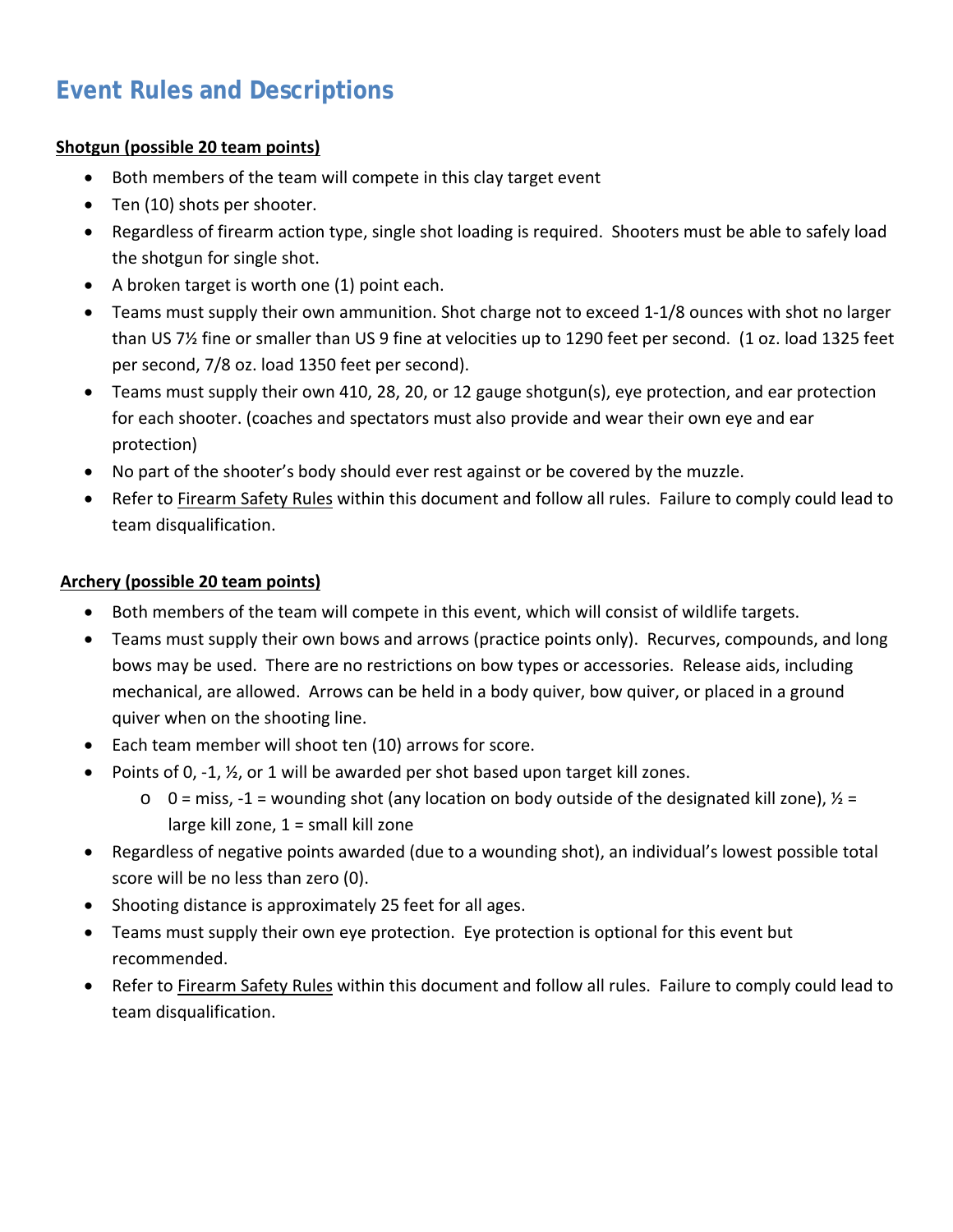# **Rifle (possible 20 team points)**

- Both members of the team will compete to shoot .22 caliber light rifles in the standing position. Distance to target is approximately 20‐50 feet. Any factory available and safe rifle chambered for the .22 rimfire long rifle, long, or short cartridge is allowed, with the following exceptions:
	- o No heavy weight or sleeved barrels allowed, including bull barrels.
	- o No thumb hole stocks or pistol grip stocks allowed. No target rifles.
	- o No magnified or illuminated (laser) sights will be allowed.
- Ten (10) shots per shooter. A ten (10) minute time limit will be set for each relay.
	- Points of 0, -1,  $\frac{1}{2}$ , or 1 will be awarded per shot based upon target kill zones.
		- $\circ$  0 = miss, -1 = wounding shot (any location on body outside of the designated kill zone),  $\frac{1}{2}$  = large kill zone, 1 = small kill zone
		- o Regardless of negative points awarded (due to a wounding shot), an individual's lowest possible total score will be no less than zero (0).
- Single shot loading is required. Shooters must be able to safely load their rifle for single shot while in the firing position. No semi‐automatic rifles with tube magazines allowed.
- No shooting accessories (scopes, special clothing, slings, etc.) will be allowed.
- Teams must supply own rifle(s), eye protection, and ear protection (coaches and spectators must also provide their own eye and ear protection).
- Teams must supply their own .22 caliber short, long, or long rifle rimfire cartridges; standard velocity only; no hollow points allowed
- Refer to Firearm Safety Rules within this document and follow all rules. Failure to comply could lead to team disqualification.

# **Canoeing/Kayaking (possible 20 team points)**

- Both members of the team will compete in this event, which will consist of a timed race of a course no more than 1/4 of a mile in length.
- Teams will be required to begin on foot from a starting line, launch, traverse course, and return to finish line
- Teams should be prepared to paddle in either a single or tandem craft
- Teams will be awarded points based upon team placing
- All boats must stay on designated course and not touch or interfere in any way with another boat. Any team not following this rule will be subject to disqualification from this event.
- Personal flotation device (PFD) must be worn properly from start to finish
- Canoes or kayaks, paddles, and PFDs will be provided
- Canoeing Resources:
	- o Carrying: **YouTube Video**
	- o Launching: **YouTube Video**
	- o Paddling: **YouTube Video 1**; **YouTube Video 2**
- Kayaking Resources:
	- o Launching: **YouTube Video**
	- o Paddling: **YouTube Video 1**; **YouTube Video 2**; **YouTube Video 3**
	- o Turning: **YouTube Video**

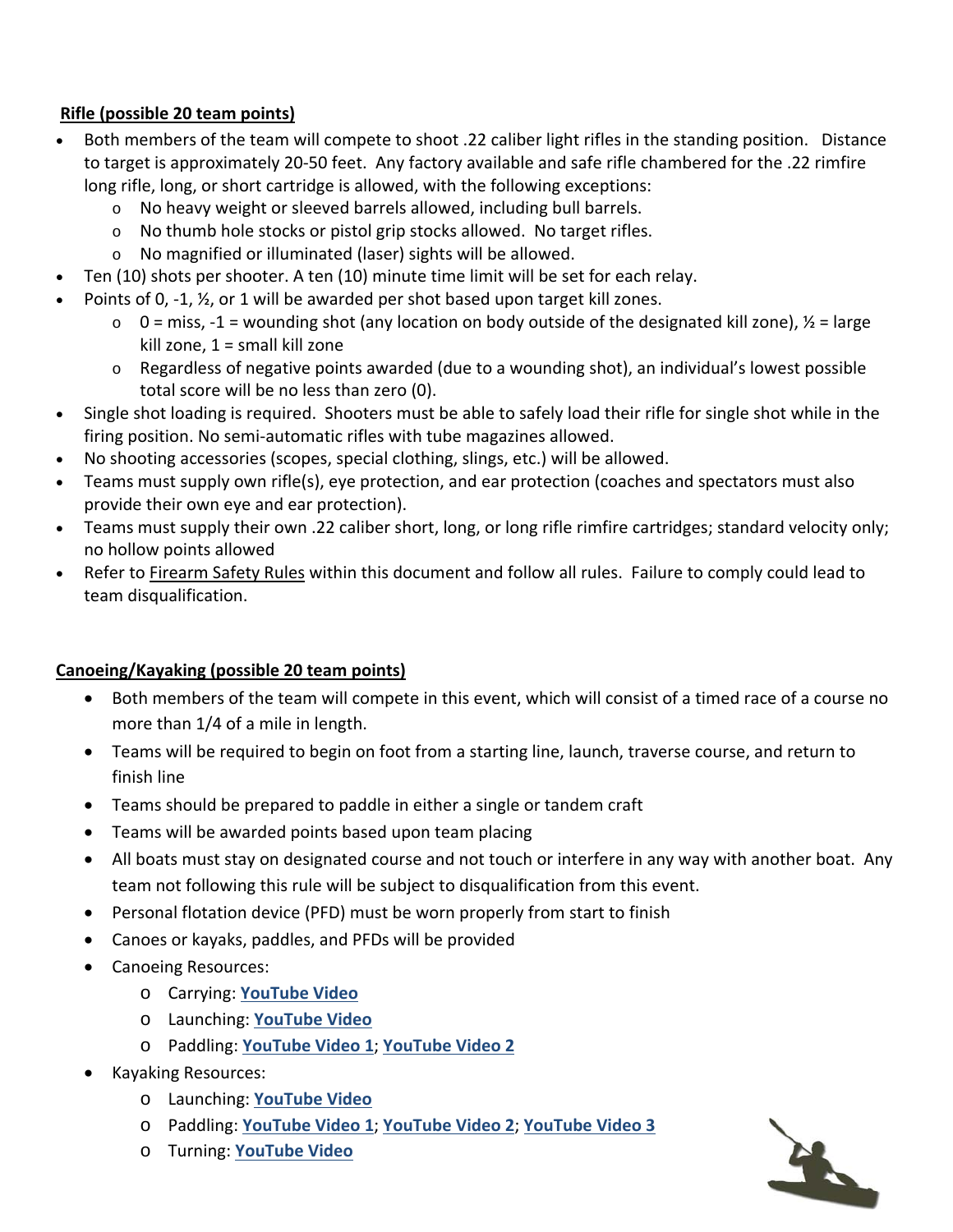## **Fishing (possible 20 team points)**

- Both members of the team will compete to catch, measure, and release as many fish possible within the given time frame.
- The team rank will be calculated by the sum total length of fish caught. Total team points will be awarded according to team rank.
- To minimize stress on the fish and to maximize survival following release, teams must use barbless hooks.
- http://www.agfc.com/fishing/Documents/Trout/Barbless.pdf
- http://nrem-old.okstate.edu/Extension/documents/sport%20fishing/6b\_barbless\_hooks.pdf
- Measurements will be made by a contest official at a designated location.
- Each fish must be measured immediately after being caught so that the fish can be released in a reasonable time for survival.
- Fish cannot be kept in any form or fashion to be measured as a group (for example, no stringers, baskets, buckets, etc.)
- An audible warning will be given prior to time expiring.
- Teams must supply their own fishing equipment, tackle, and bait of their choosing.
- The type and condition of the fishing location will be described in each Outdoor Challenge Official Announcement.

# **Outdoor First Aid (possible 20 team points)**

- Both members of the team will compete in this event which will test their knowledge of first aid.
- Teams will be required to demonstrate and explain up to eight (8) first aid techniques.
- Score will be based on the team's ability to correctly demonstrate and explain the proper usage of the first aid challenge at hand.
- Tasks will include both demonstrations and scenarios
- Resources:
	- o American Red Cross **Wilderness and Remote First Aid Pocket Guide**
	- o American Red Cross Wilderness and Remote First Aid Emergency Reference Guide (complete guide, 121 pages) ‐ http://www.redcross.org/images/MEDIA\_CustomProductCatalog/m49440095\_WRFA\_ERG\_9781584806295 .pdf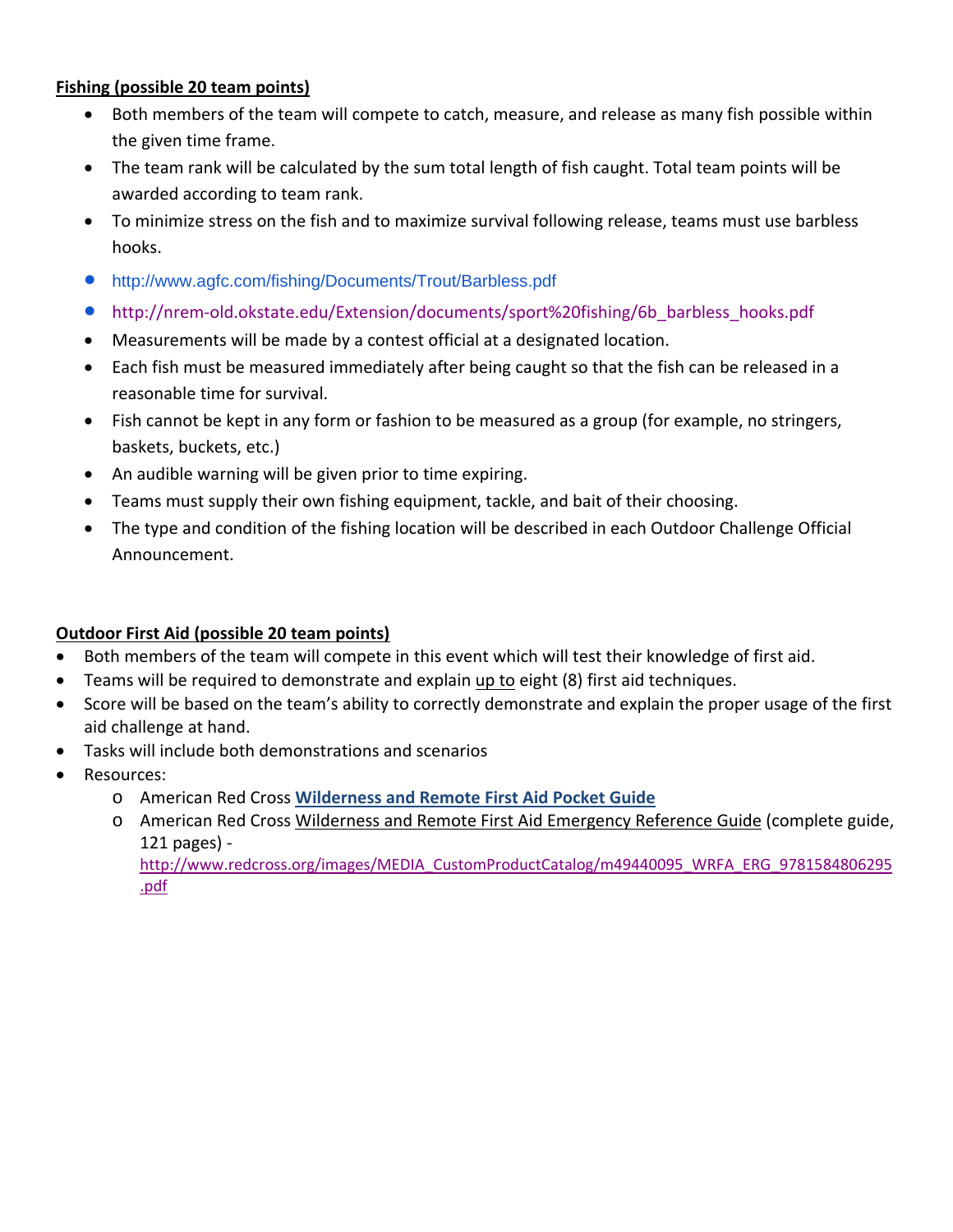## **Biologist Skills (possible 20 team points)**

- Members will compete as a team in this event.
- Scoring will be based upon the number of correct/incorrect answers.
- This event will consist of one or more of the following:
	- **Outdoor ID ‐** identify various species found in the outdoors and possibly answer a follow up question related to it (see below for the complete study list). Test items may be in the form of photos, live or dried plant specimens, whole mounts, tracks, audio calls, and various body parts (wings, feet, antlers, etc.).
	- **Fish Measuring** given a fish replica and tape measure, correctly measure the length of a fish. (Possible bonus: identify the fish and/or determine if it is a one you can keep based on a given lake's limits using TPWD's Outdoor Annual). Study Link: **http://www.tpwd.state.tx.us/regulations/fish\_hunt/fish/measure.phtml**
	- **Antler Scoring** given a skull mount, string/flexible cable, and tape measure, correctly measure or identify specified parts of the antlers. Study Link: **http://www.dnr.sc.gov/wildlife/deer/scoring.html**
	- **Deer Aging (on the hoof)** given a photo or sets of photos, correctly determine the age of a deer. Study Link: **http://extension.missouri.edu/explorepdf/agguides/wildlife/g09485.pdf**
	- o **Tracks ID** ‐ given an animal track, correctly identify the animal. Study Link: **https://tpwd.texas.gov/publications/pwdpubs/media/pwd\_lf\_k0700\_0001.pdf**
	- **Park Symbols** ‐ correctly identify park symbols. Study Link: **http://www.nps.gov/hfc/carto/symbols/map\_symbols.pdf** (Map pictographs only; located on the left side of the document)

# **Gear Judging (possible 20 team points)**

- Both members will compete individually in this event, which will test each member's individual knowledge of making sound decisions when purchasing outdoor gear.
- Each member will be judge two (2) classes, which will be selected from the following three categories: tents, camp stoves, and sleeping bags (see "Gear Judging Study Guide" further in this document)
- Products will be numbered 1 to 4, and contestants must rank the products accordingly. Total score for each class will be determined by using a Hormel scoring system and divided by 10. For a further understanding of this type of judging event, please see the Texas 4-H Consumer Decision Making Guide.

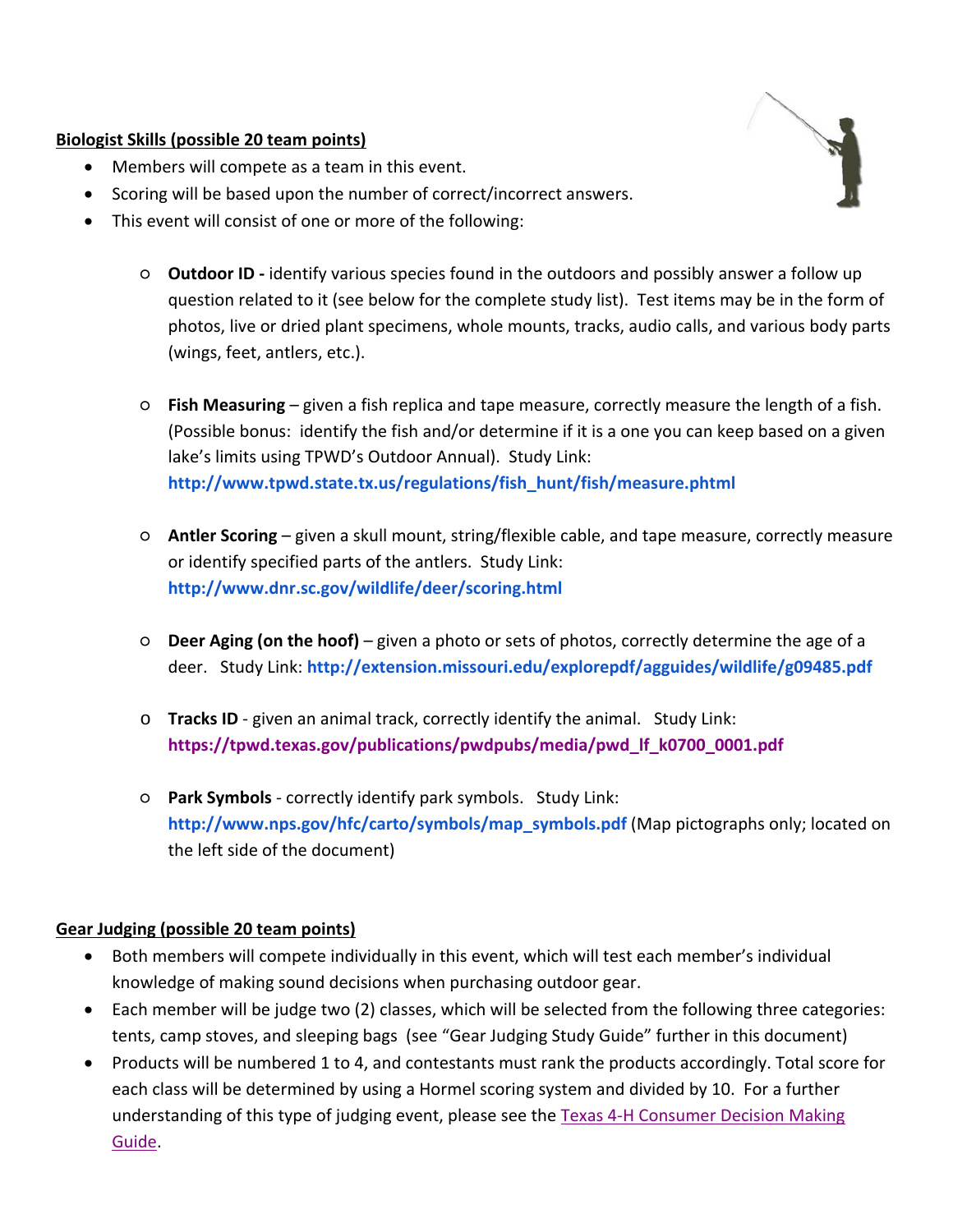# **Climbing (possible 20 points)**

- Both members of the team will compete in this event.
- Members will earn points based upon reaching designated heights.
- Each team member will be given 2 minutes to climb as high as possible.
- All climbing safety gear will be provided by the certified course on-site. Climbing will be facilitated by certified individuals.

# **Outdoor Skills (maximum 20 points per team)**

- Both members will compete in this event, which may consist of skills from one or more of the following activities:
	- o Camping
	- o Compass and pacing
	- o Backpacking
		- "*Outdoor Living Skills Program Manual*" (find on Amazon or acabookstore.org)
		- *"Outdoor Living Skills Instructors Manual"* (find on Amazon or acabookstore.org)
	- o Hunting
- TPWD Hunter Ed Online Manual, Chapters 4 & 6. Drag cursor/select from the chapter index on the left; read each page to the bottom and select "Next: xyz" on the right to go to the next page; each chapter ends with a quiz.
- o Knot Tying
	- Team members must demonstrate knowledge, uses, and abilities of tying four of the following knots: bowline, taut‐line hitch, square knot, clove hitch, timber hitch, sheet bend, half hitch, Palomar, and improved clinch.
- o Resource: **What Knot Website**
- o Resource: **Animated Knots Website**
- Scoring will be based upon time and/or accuracy and teamwork.
- Equipment and materials needed for this event will be provided.

# **Outdoor Safety (maximum 20 points per team)**

- Both team members will compete in this event, which may consist of a written exam to identify various safety issues provided in the form of a mock scene, a written scenario, or other format.
- Scoring will be based upon the number of correct/incorrect answers. Individual scores will be averaged on a 20‐point scale to obtain total team score.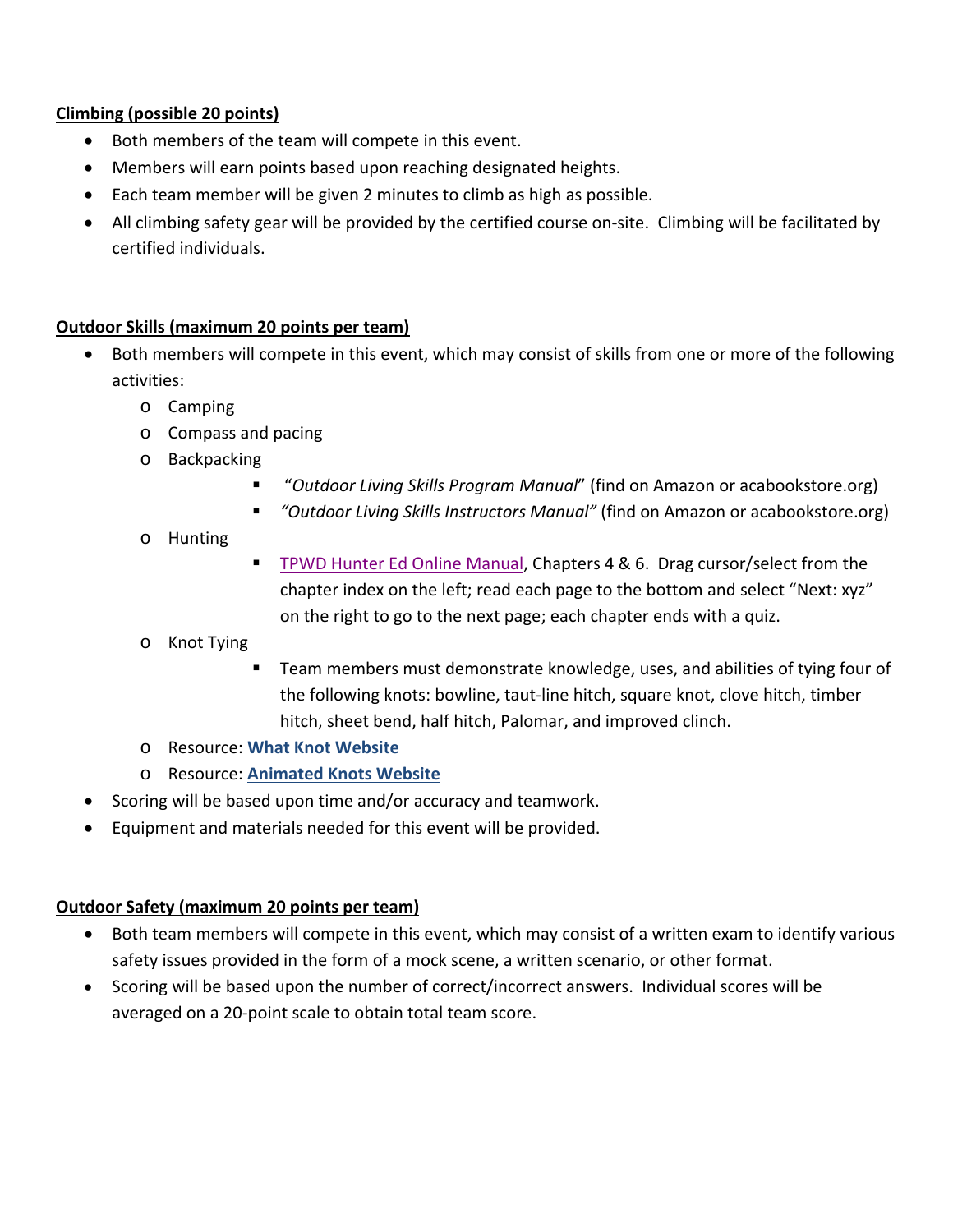## **Mountain Biking (maximum 20 points per team)**

- Both team members will compete in this event.
- Each member will individually navigate a marked course in an open field.
- We will have a staggered start time for each individual.
- Individual team member's times will be added together and then ranked among competing teams. Teams will be awarded points based upon the number of teams and their respective placing.
- Members may use their own bikes and helmets or those provided by contest officials.
- All members must wear a cycling safety helmet while riding.
- It is recommended that bike riders wear other protective equipment such as elbow and knee pads. (not available from contest officials)
	- o Resource: https://www.rei.com/learn/expert‐advice/mountain‐biking‐techniques.html
	- o Resource: https://www.rei.com/learn/expert‐advice/bicycle‐helmet.html

## *Required Supplies*

It is recommended that all participants have their own equipment. Sharing equipment leads to extended event time. The Outdoor Challenge is run on a very tight schedule. Depending on the 10 events offered, counties with multiple teams must have the following required items for each team:

- Bow/arrows
- .410, 20, 28, or 12 gauge shotgun (for one or both team members) and matching ammunition
- Shot charge not to exceed 1-1/8 ounces with shot no larger than US 7½ fine or smaller than US 9 fine at velocities up to 1290 feet per second. (1 oz. load 1325 feet per second, 7/8 oz. load 1350 feet per second)
- .22 caliber short, long, or long rifle rimfire cartridges; standard velocity only; no hollow points allowed
- eye and ear protection for both team members
- fishing gear, including bait and tackle
- Mountain bike and helmet. A good selection of bikes and helmets will be available at the contest if needed.
- Closed-toed shoes must be worn at all times/events (no sandals or flip-flops)
- Pencils and clipboards for both team members
- Refillable water bottle and water for each team member and all spectators (to refill your personal supply, outdoor water faucets can be found in many locations around the facility)
- Clothing suitable for the outdoors in June, and for getting dirty/wet

Prior to arrival at the contest, please make sure all equipment and gear is in good, safe working condition.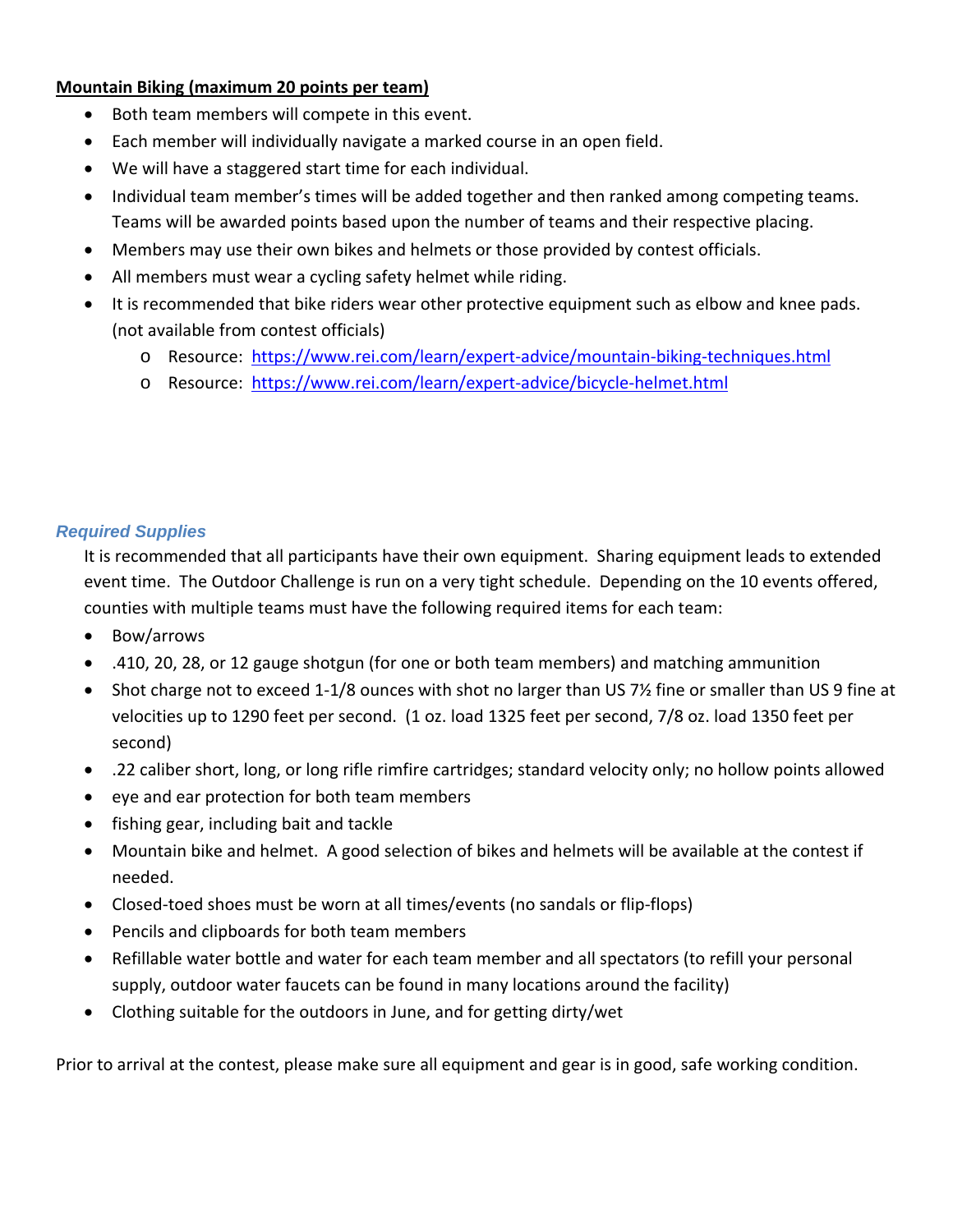# *Suggested Supply List*

- Sunscreen
- Insect repellent (for ticks, chiggers and mosquitoes primarily)
- Lawn chairs for spectators
- Shade umbrellas or canopy
- Swimsuit for recreational swimming (dependent upon available facilities)
- Snacks and drinks for times between meals
- Wheeled, non-motorized cart or wagon to haul gear to and from event sites
- Down-time activities (field guides, binoculars, deck of cards, etc.)
- Rain gear

## *Not Allowed*

Motorized carts or ATVs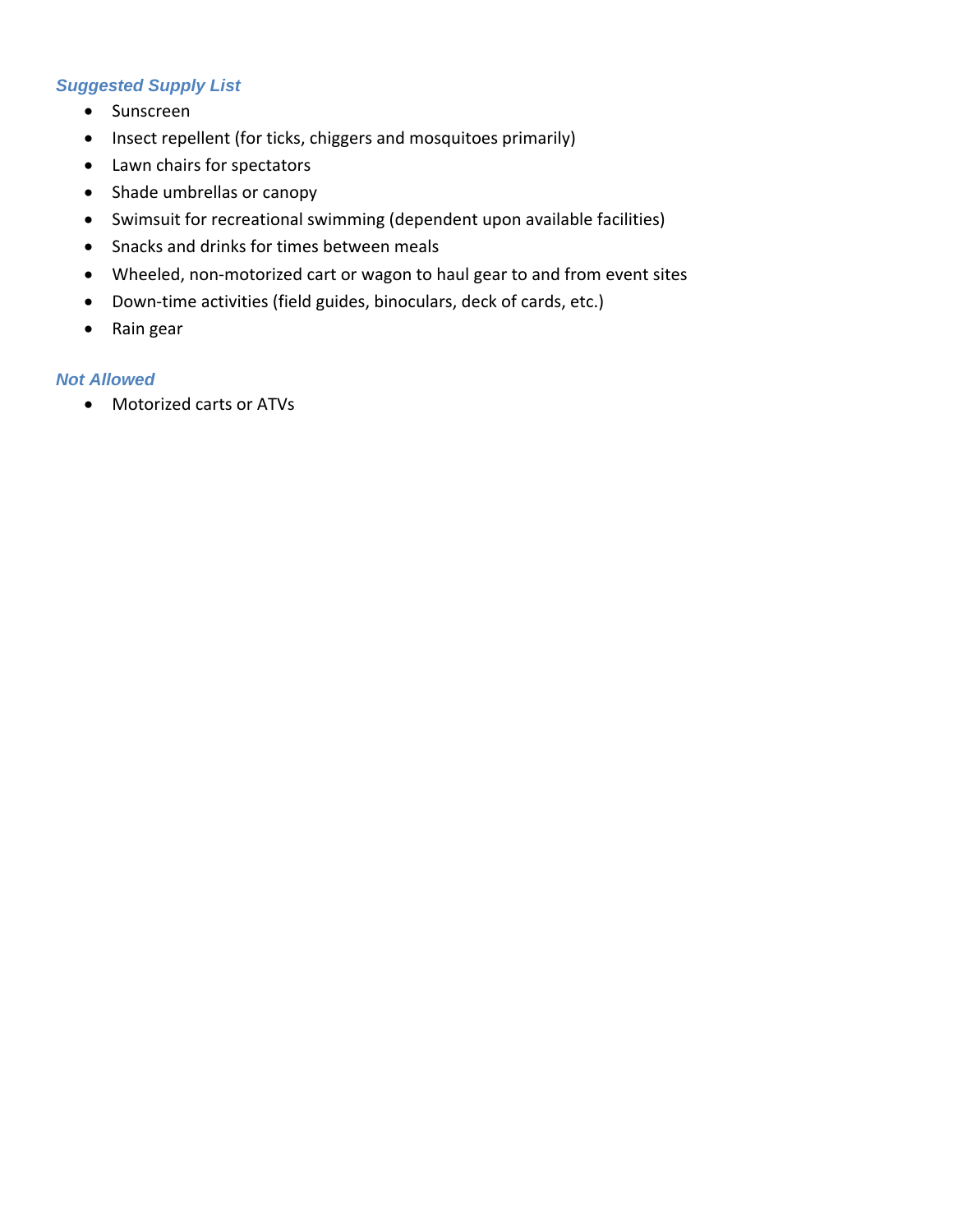# **Texas 4‐H Outdoor Challenge Tentative Schedule**

# **Friday Afternoon**

Check‐in **Orientation** Events Begin

# **Saturday Morning**

Events Continue Lunch Break Events Continue

Supper Break

Events Continue

# **Sunday Morning**

Events Continue Lunch Break Awards Depart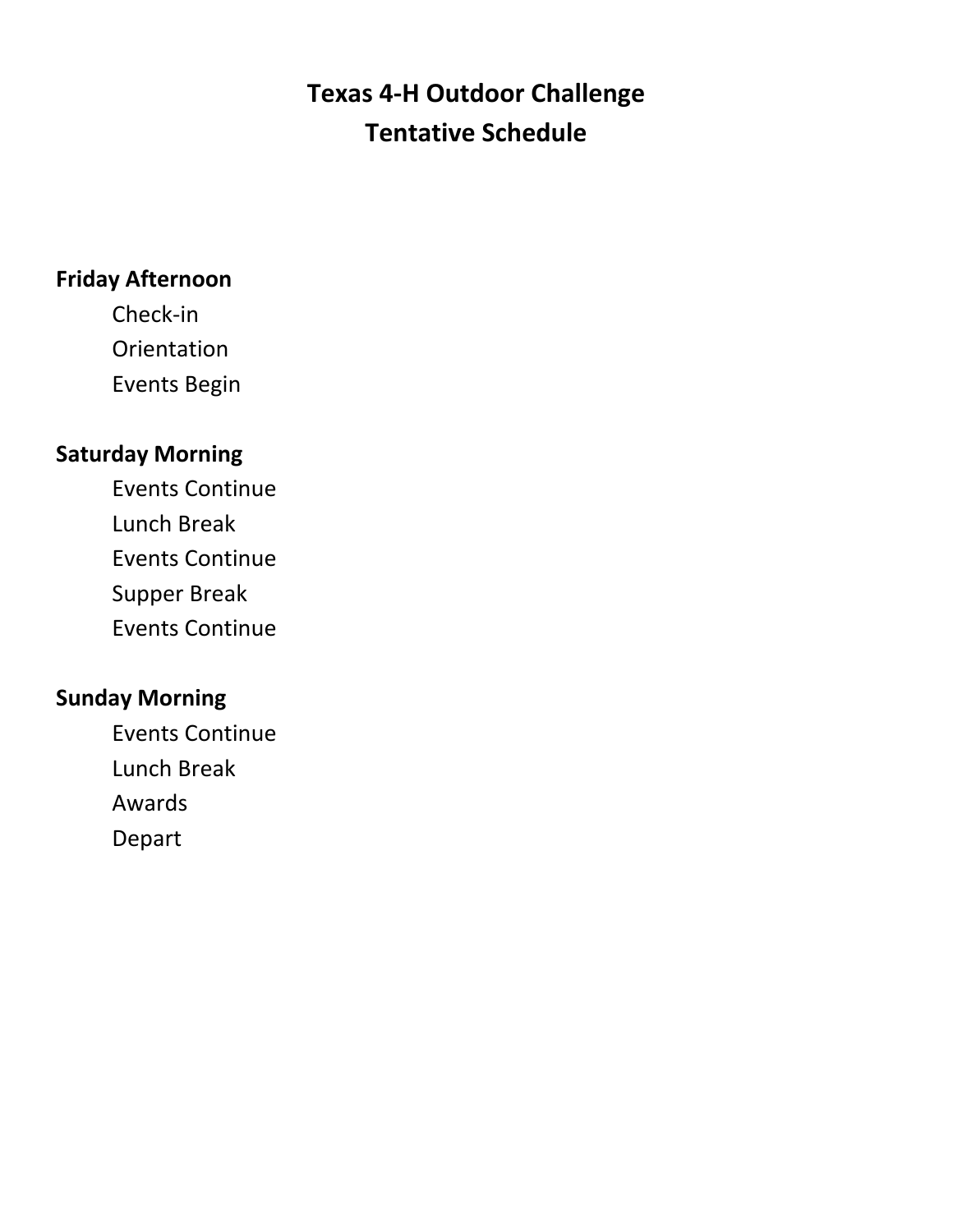# **4‐H Outdoor Challenge Firearm Safety Rules**

- Handle all firearms safely while at the Outdoor Challenge, whether on the range or off while in preparation. Maintain safe muzzle control at all times. Typically, the safe muzzle direction when not on the firing line is pointing the muzzle up. Consider others who are near. All participants must know how to safely and efficiently operate all aspects of the firearm they will be using, including single loading rifles and shotguns.
- Firearms should arrive on the event grounds unloaded and remain unloaded until the command to load is given on the firing lines.
- Ammunition should not be carried in the firearm case.
- Arrows should be equipped with practice points only. No hunting broad heads of any type are allowed at the event, even in the bow case.
- Firearms, including bows, should remain in the vehicle until the specific event. Firearms are not allowed in any building of the event grounds.
- All firearms must enter and exit the range unloaded and cased. Cases can be hard sided or soft. There will be no racks for any firearms including bows.
- All rifle and shotgun cases should have the muzzle direction of the enclosed firearm marked on the outside of the case. The exception to this is a case containing a break‐down firearm that is carried in pieces. Marking the muzzle end of a case insures a safe muzzle direction (down range) before the case is opened and the firearm is handled. In the situation where two firearms are cased in one case, both muzzles should point in the same direction if possible. Consult the Range Safety Officer (RSO) if this is a problem. Marking the case can be accomplished using tape, markers, paint, or any other means that will remain in place for the duration of the event.
- All firearms must remain cased on the range until shooters are told by range officials to uncase.
- Cased firearms brought onto the range will be placed in a designated safe location out of the way until a shooter is called to the firing line by the range officials.
- Rifles must have an Open Bolt Indicator (OBI) in the chamber while cased and must remain in place until told to load on the firing lines. OBI's can be made with a 10" length of bright colored weedeater line and bright duct tape to add a flag. OBI's assist the RSO in determining quickly that a rifle has no ammunition in the chamber and that the chamber is open.
- Shotguns must have actions open when possible while in the case and when carried on the range.
- All rifles and shotguns must be carried using two hands with the muzzle pointing up. Shotguns may not be carried on the shoulder at any time nor should any part of the body ever rest against or be covered by the muzzle.
- Eye and ear protection must be worn on the range at all times during shooting by shooters and spectators.
- Closed toed shoes are required on all shooting ranges by shooters and spectators.
- Spectators may be limited on the range at the discretion of the range officials.
- Spectators and coaches must remain in a designated area and will not be allowed on the firing lines without permission by the RSO.
- If a problem arises that requires assistance while on the firing line, a shooter should maintain safe muzzle direction down range and raise a hand to catch the attention of the RSO who will assist. A coach will be called to the firing line by the RSO if necessary.
- Follow all range commands. The RSO will review the range commands prior to each line shooting.
- Failure to follow these rules could lead to disqualification from the current event or from the Outdoor Challenge. One team member's disqualification affects the team.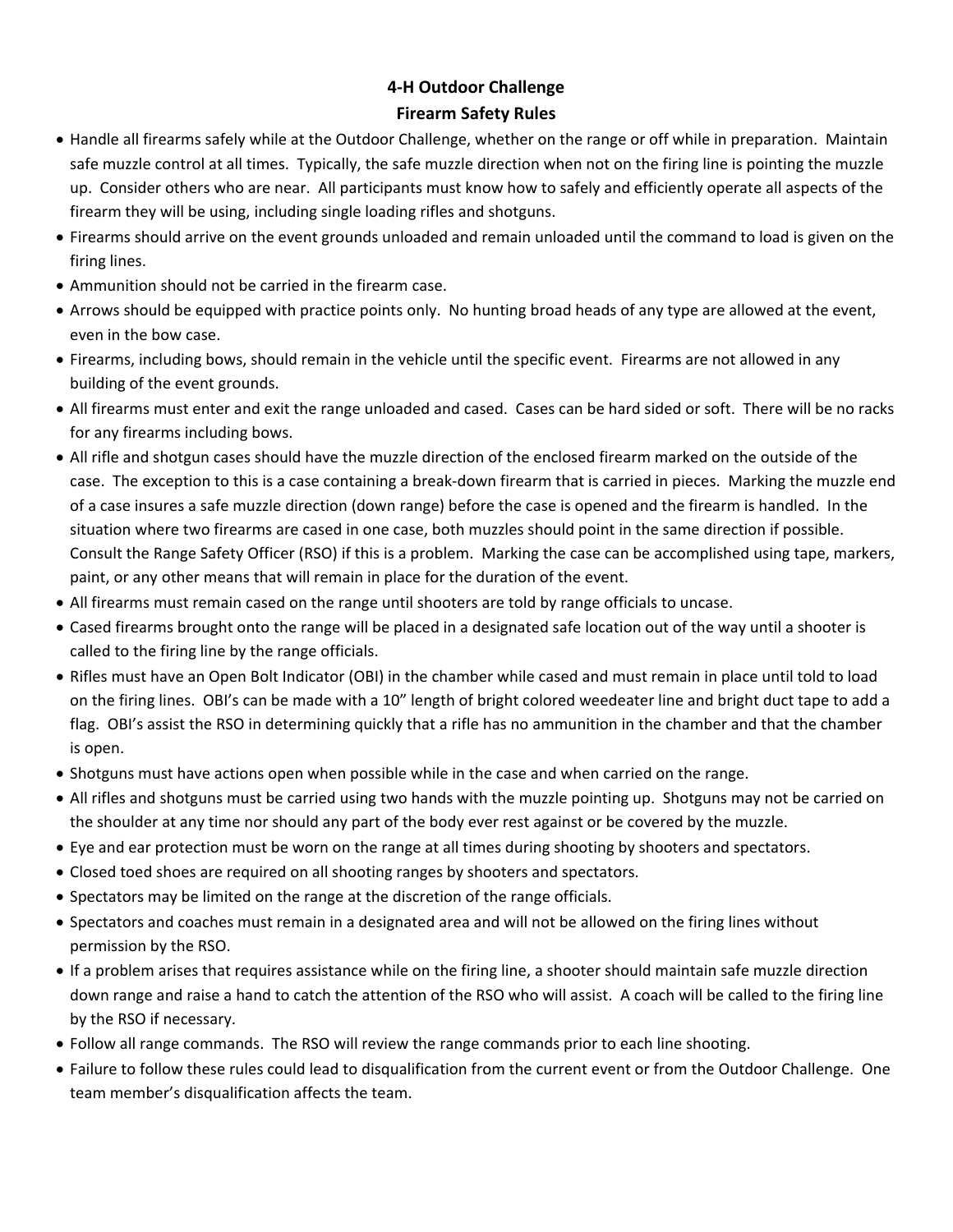# **ID Study List for Biologist Skills Event**

# **BIRDS**

- **American Peregrine Falcon**
	- o http://www.tpwd.state.tx.us/huntwild/wild/species/amperegrine/
- **American Kestrel**
	- o http://www.tpwd.state.tx.us/huntwild/wild/species/kestrel/
- **Black‐capped Vireo**
	- o http://www.tpwd.state.tx.us/huntwild/wild/species/bcv/
- **Golden‐cheeked Warbler**
	- o http://www.tpwd.state.tx.us/huntwild/wild/species/gcw/
- **Eastern Bluebird**
	- o http://www.tpwd.state.tx.us/huntwild/wild/species/easternbluebird/
	- o http://txtbba.tamu.edu/species‐accounts/eastern‐bluebird/
- **Great Blue Heron**
	- o http://enature.com/fieldguides/detail.asp?shapeID=962&curGroupID=1&lgfromWhere=&curPa geNum=2
- **Green heron**
	- o http://enature.com/fieldguides/detail.asp?shapeID=962&curGroupID=1&lgfromWhere=&curPa geNum=5
- **Ring‐necked Duck**
	- o http://www.allaboutbirds.org/guide/Ring‐necked\_Duck/id
- **Greater Scaup**
	- o http://www.allaboutbirds.org/guide/Greater\_Scaup/id
- **Greater Roadrunner**
	- o http://enature.com/fieldguides/detail.asp?shapeID=964&curGroupID=1&lgfromWhere=&curPa geNum=24
	- o http://www.allaboutbirds.org/guide/Greater\_Roadrunner/id

# **FISH**

- **•** Bluegill
	- o http://www.tpwd.state.tx.us/huntwild/wild/species/bgl/
- **Channel Catfish**
	- o http://www.tpwd.state.tx.us/huntwild/wild/species/ccf/
- **Flathead Catfish**
	- o http://www.tpwd.state.tx.us/huntwild/wild/species/catfish/
- **Guadalupe Bass**
	- o http://www.tpwd.state.tx.us/huntwild/wild/species/gdb/
- **Longear Sunfish**
	- o http://www.tpwd.state.tx.us/huntwild/wild/species/longearsunfish/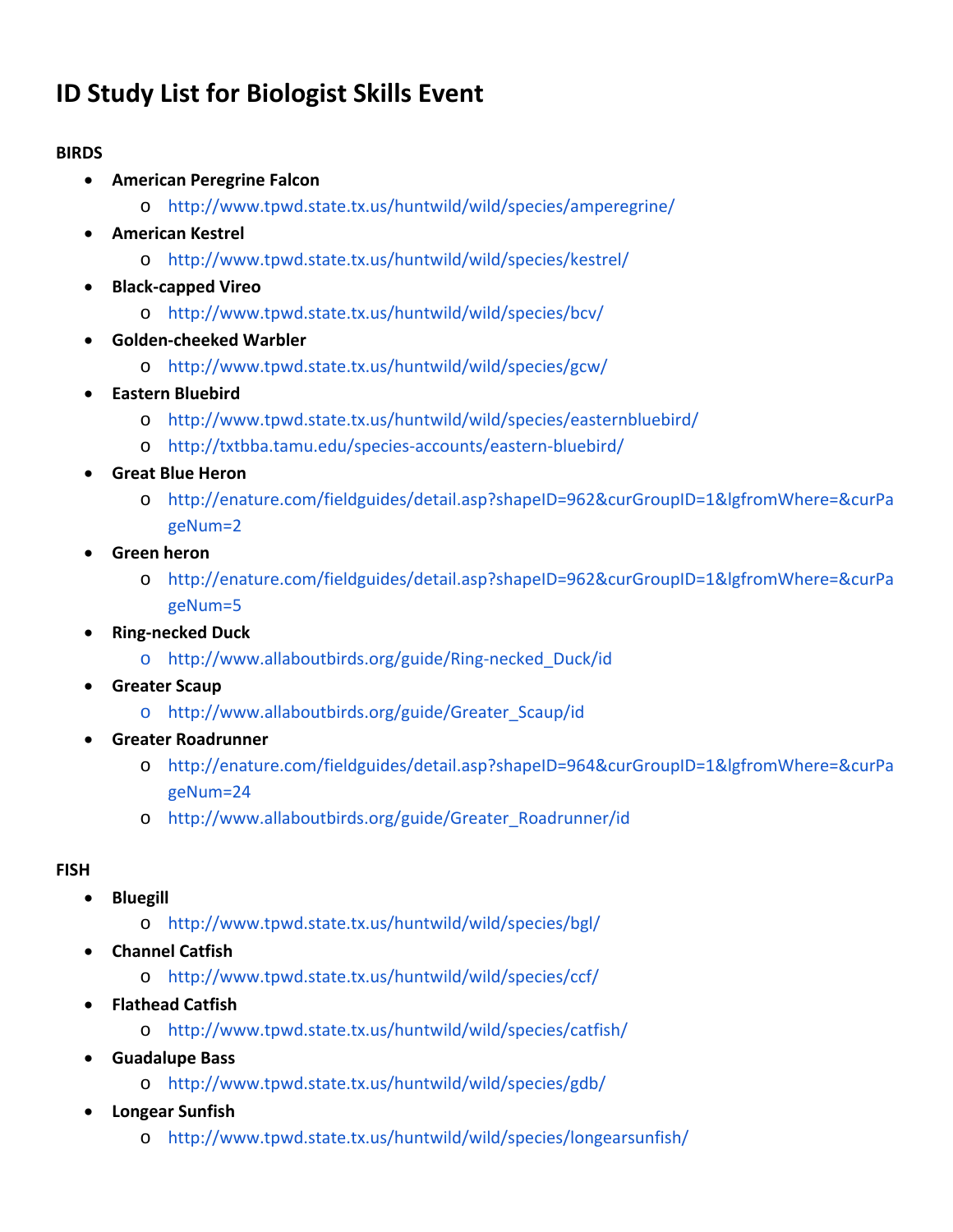### **PLANTS**

- **Bald Cypress**
	- o http://texastreeid.tamu.edu/content/TreeDetails/?id=121
- **White Oak**
	- o http://texastreeid.tamu.edu/content/TreeDetails/?id=89&t=O
- **Honey Mesquite**
	- o http://texastreeid.tamu.edu/content/TreeDetails/?id=82&t=M
- **Eastern Red Cedar**
	- o http://texastreeid.tamu.edu/content/TreeDetails/?id=60&t=R
- **Wooly Croton**
	- o http://rangeplants.tamu.edu/plant/annual-croton-woolly-croton/
- **Big Bluestem**
	- o http://rangeplants.tamu.edu/plant/big-bluestem/
- **American Beautyberry**
	- o http://aggie‐horticulture.tamu.edu/ornamentals/nativeshrubs/callicarpaamerica.htm
- **Sideoats Grama**
	- o http://rangeplants.tamu.edu/plant/sideoats-grama/
- **Yellow Indiangrass**
	- o http://rangeplants.tamu.edu/plant/yellow-indiangrass/
- **Maximilian Sunflower**
	- o http://plants.usda.gov/plantguide/pdf/pg\_hema2.pdf

# **INVERTEBRATES**

- **Blue Crab**
	- o http://www.tpwd.state.tx.us/huntwild/wild/species/bluecrab/
- **Fiddler Crab**
	- o http://www.tpwd.state.tx.us/huntwild/wild/species/fiddler/
	- o http://txmarspecies.tamug.edu/invertdetails.cfm?scinameID=Uca%20rapax
- **Crayfish**
	- o https://srac.tamu.edu/serveFactSheet/195
- **Recluse Spider**
	- o http://texasinsects.tamu.edu/cimg367.html
- **Southern Black Widow**
	- o http://texasinsects.tamu.edu/cimg368.html
- **Lone Star Tick**
	- o http://texasinsects.tamu.edu/cimg370.html
- **Striped Bark Scorpion**
	- o http://texasinsects.tamu.edu/cimg364.html
- **American snout butterfly**
	- o http://texasinsects.tamu.edu/cimg279.html
- **Dragonfly**
	- o http://texasinsects.tamu.edu/aimg5.html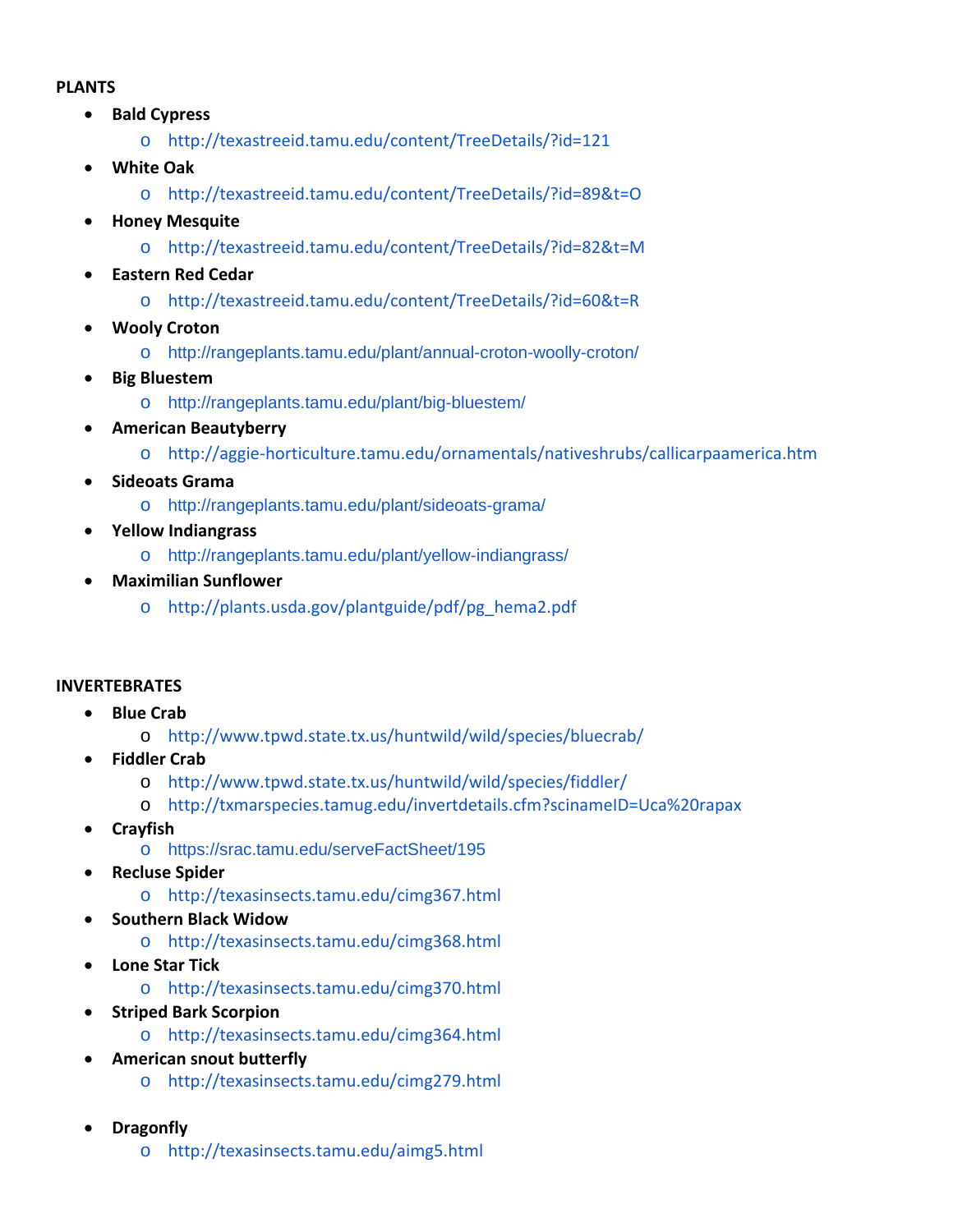- **Damselfly**
	- o http://texasinsects.tamu.edu/aimg7.html

### **MAMMALS**

- **Bobcat**
	- o http://tpwd.texas.gov/huntwild/wild/species/bobcat/
- **Common Raccoon**
	- http://www.nsrl.ttu.edu/tmot1/procloto.htm
- **Coyote**
	- o http://www.nsrl.ttu.edu/tmot1/canilatr.htm
- **Nine‐banded Armadillo**
	- o http://www.nsrl.ttu.edu/tmot1/dasynove.htm
- **Ringtail**
	- http://www.nsrl.ttu.edu/tmot1/bassastu.htm
- **White‐tailed deer**
	- o http://www.nsrl.ttu.edu/tmot1/odocvirg.htm
- **Virginian opossum**
	- o http://www.nsrl.ttu.edu/tmot1/didevirg.htm
- **Pronghorn**
	- o http://www.nsrl.ttu.edu/tmot1/antiamer.htm
- **Pallid bat**
	- o http://www.nsrl.ttu.edu/tmot1/antrpall.htm
- **Bottlenose dolphin**
	- o http://www.nsrl.ttu.edu/tmot1/turstrun.htm

# **HERPS**

- **•** Southern Copperhead
	- o http://www.herpsoftexas.org/content/copperhead
- **Timber Rattlesnake**
	- o http://www.herpsoftexas.org/content/timber‐rattlesnake
- **Western Cottonmouth**
	- o http://www.herpsoftexas.org/content/cottonmouth
- **Coral Snake**
	- o http://www.herpsoftexas.org/content/texas‐coralsnake
- **Milk snake**
	- o http://www.herpsoftexas.org/content/milksnake
- **Common king snake**
	- o http://www.herpsoftexas.org/content/common‐kingsnake
- **Horned lizard**
	- o http://www.herpsoftexas.org/content/texas‐horned‐lizard
- **Texas spiny lizard**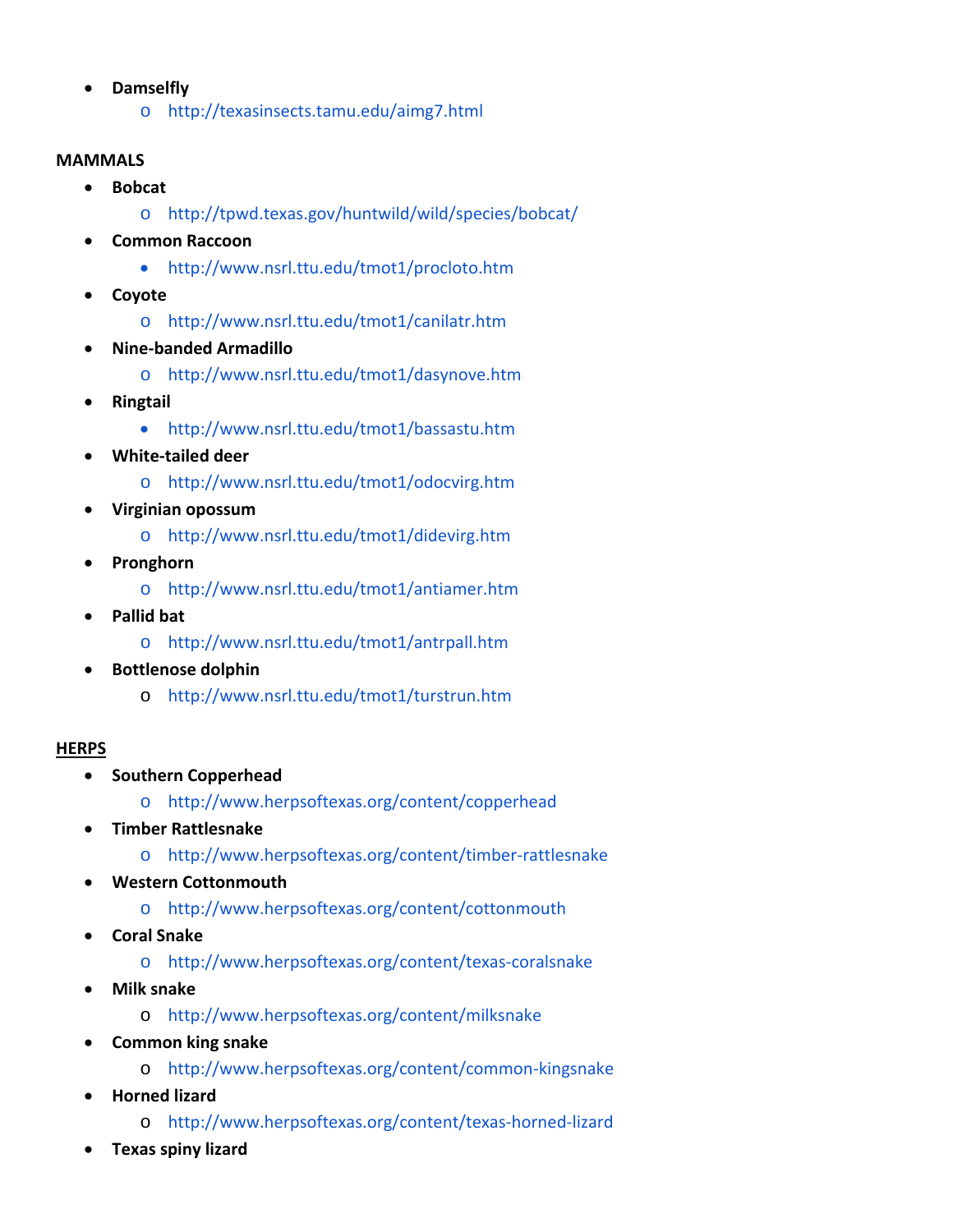- o http://www.herpsoftexas.org/content/texas‐spiny‐lizard
- **Pond slider**
	- o http://www.herpsoftexas.org/content/pond‐slider
- **Ornate box turtle**
	- o http://www.herpsoftexas.org/content/ornate‐box‐turtle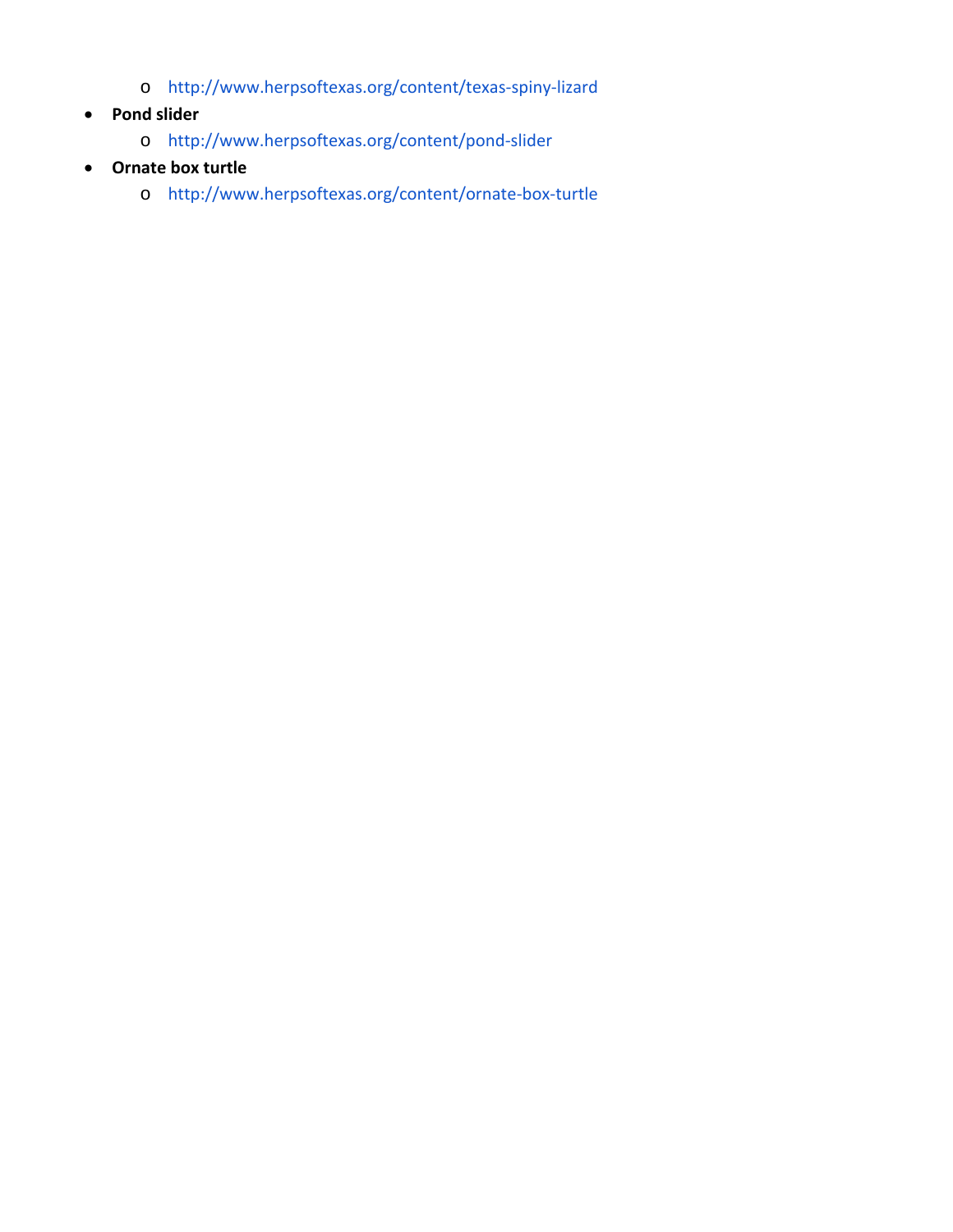# Gear Judging Study Guide - Tents, Sleeping Bags, and Camp Stoves

In 2011, an estimated 42 million Americans went camping. Those campers spent a staggering 534.9 million days camping! There are many different types of camping experiences, each varying in time, terrain, season, and purpose. Properly preparing for a camping trip is probably one of the most important aspects of making the experience enjoyable. With this many people and time spent in the outdoors, it is important for each person to equip themselves with the best and most appropriate equipment available.

Three essential camping equipment items presented in this study guide are tents, sleeping bags, and camp stoves. With advances in technology over the last century, each item has improved in construction and purpose and is no longer a "one size fits all" product. To ensure a fun camping experience, consumers should become familiar with the many differences in the equipment before making purchases.

### **TENTS**

A tent is a portable shelter constructed of a fabric and supported by poles, with lines securing the structure to the ground. Today's tents are built in/for a variety of shapes, seasons, sizes, weights, features, and purposes.

### *Seasons*

- Three‐Season Tents are designed for spring, summer, and fall. These have a variety of ventilation options and are typically made of thinner, less durable material than four‐ season. It is best used in mild to hot climates.
- Four‐Season Tents are built to provide better protection from snowfall and wind. Venting is minimal and the material is tougher than three‐season. The season type is a bit misleading in that these tents are really designed for one season, winter. This type of tent may not be suitable for hot climates due to its limited ventilation.

### *Size and Weight*

One of the biggest factors in selecting a tent is its size. Size is usually quantified by how many people can sleep on the floor. This is typically depicted by a "person" rating. As an example, a tent may be described as capable of sleeping 4 people. Keep in mind, this rating does not take into consideration any gear that may also need to be stored in the tent. An alternative means of determining the best tent size is to estimate the amount of floor space needed by the camper(s) and match that to the floor space (noted by dimensions or square footage on the packaging) of the tent being purchased.

With size also comes weight. Factors that affect weight are the size of the tent itself, the type and amount of material used, and the tent's features. Weight is an extremely important factor to consider when camping in more remote locations (i.e., backpacking or wilderness camping) and the camper is hauling the gear on foot to the campsite. Weight is less of a factor if the camper is "car camping" (parked close to the campsite) or using a horse or ATV to haul the gear.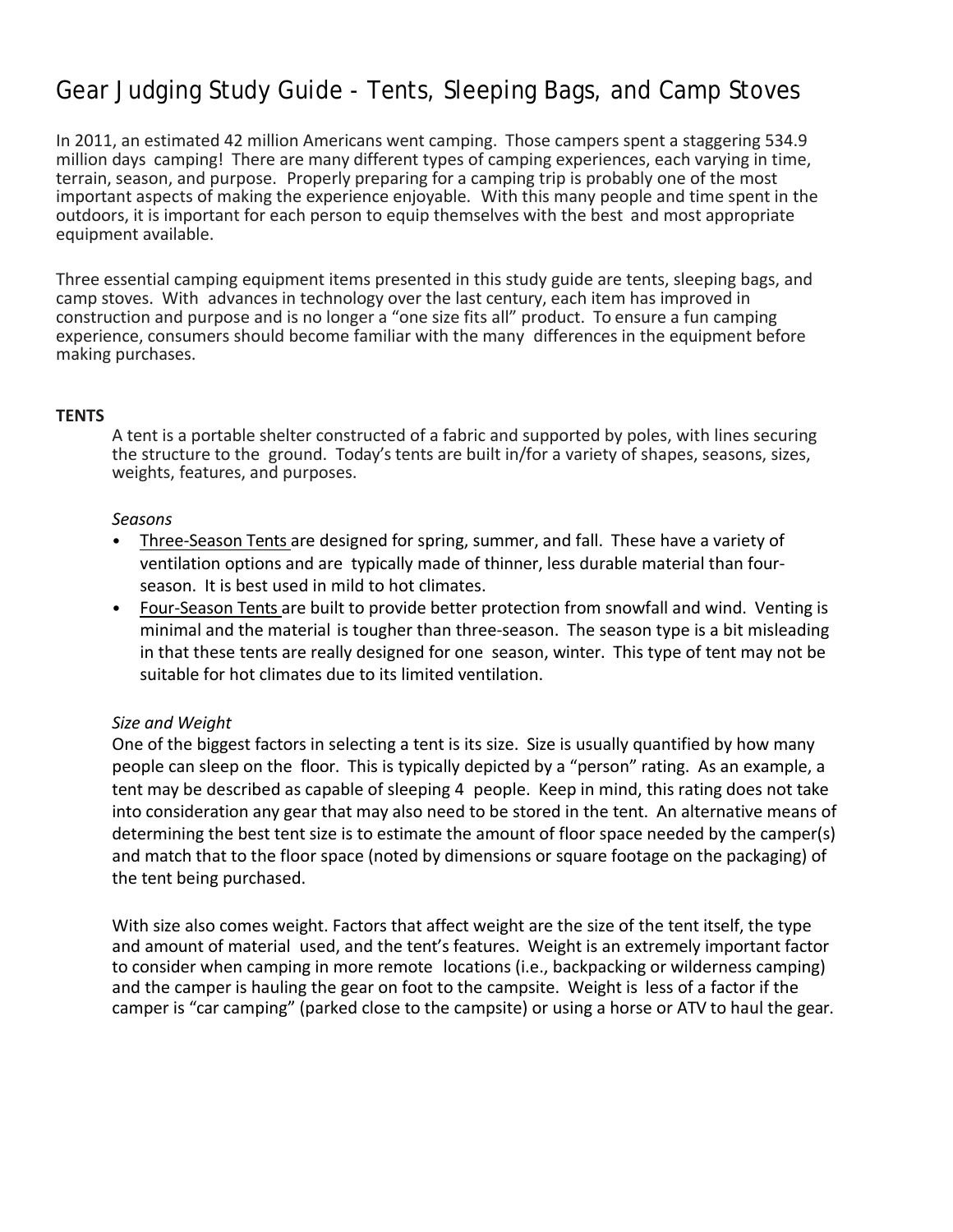# *Features*

Today's tents come with a variety of available features that help make your living space more enjoyable and comfortable.

- Rain fly: a removable, water‐resistant outer wall made of cloth that helps protect the tent from rain. Rain fly's come in two categories: full‐ length and partial. Full‐length extends almost completely to the floor and provides the most protection. Partial covers the mesh panels at the top of the tent and offers more ventilation than the full‐ length.
- Vestibule: a floorless "porch" usually created by an extension of the rain fly.



Its purpose is to provide a semi‐protected transition area between the tent and the outdoors. It is often used as an area to remove wet or muddy shoes.

- Door: a cloth door panel that is often secured by a zipper. Some tents have multiple doors to allow easier movement in and out of the tent.
- Poles: a rod made of aluminum, fiberglass, or carbon fiber that helps provide shape and structure to a tent. Fiberglass poles are found on inexpensive, light-duty tents (cheaper, heavier, and less durable than the other two). Aluminum poles are strong, light, and inexpensive. Carbon fiber poles are found on high-end tents. These are very light and strong, but are the most expensive to replace.
- Panels/Walls: the inner cloth canopy that is made up of a solid and/or screened (mesh) material. A solid, waterproof wall can provide protection from rain, but provides less ventilation inside the tent. A screened wall allows for better airflow in and out of the tent, but does not prevent rain from entering the tent. A hybrid design that uses a mixture of solid and screened material helps reduce condensation inside the tent. Tent fabrics usually have a waterproof rating associated with its polyurethane‐coated fabric. Higher values are associated with better waterproofing capabilities. For example, a rain fly with a rating of 2,500mm is more waterproof than 1,000mm. Keep in mind, the higher the rating (more coating), the heavier the tent will be also.
- Windows: typically made of screened (mesh) material; it allows air to flow in and out of the tent while also minimizing entry of insects or other critters
- Floor: a fabric component of the tent that is made of more durable material than the walls. The floor must hold up against the weight of its occupants and contact with the ground.
- Footprint: a durable material (also called a ground cloth) that is placed under the tent to provide extra protection from abrasion and moisture. A footprint will also help extend the life of the tent.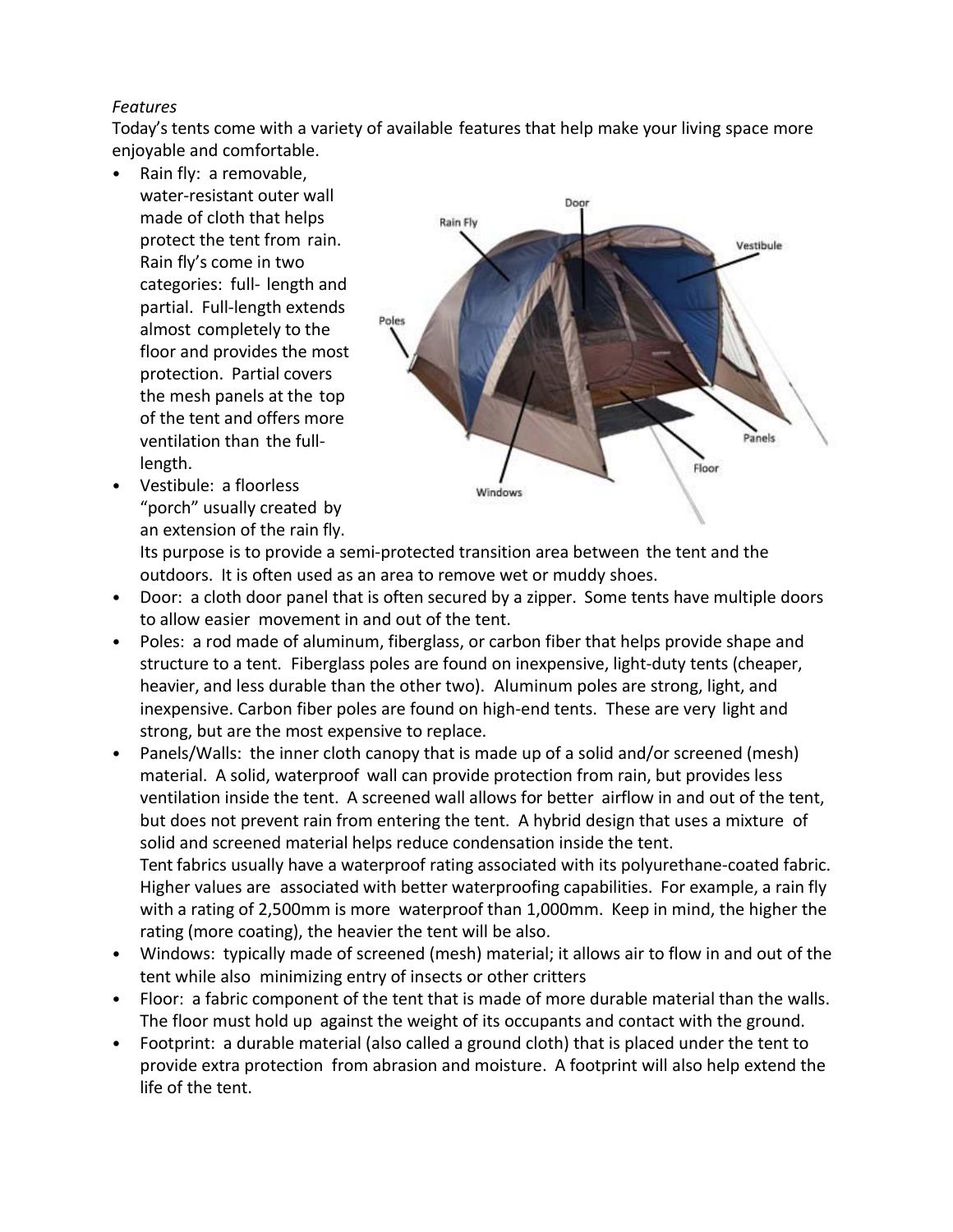### **SLEEPING BAGS**

Camping is all about enjoying the great outdoors, but while you're fast asleep in your tent, comfort is probably the number one priority. Having the right sleeping bag can make all the difference in getting a restful sleep. Below are three of the most important factors to consider when purchasing a sleeping bag.

### *Temperature Rating*

The temperature rating indicates the lowest ambient temperature that the average user would still remain comfortable at inside the sleeping bag. For example, a rating of +35°F means that the average person would remain comfortable inside the sleeping bag at 35°F or higher. In selecting the ideal bag, select one that is rated for the coldest temperature expected.

### *Insulation Type*

Most sleeping bags are insulated with either a synthetic polyester fill or goose down.

| <b>Type</b> | <b>Advantages</b>      | <b>Disadvantages</b>            |
|-------------|------------------------|---------------------------------|
| Synthetic   | Insulation when wet    | Heavier                         |
|             | Dry fairly fast        | <b>Bulkier</b>                  |
|             | Easy to clean          | Shorter age                     |
|             | Less expensive         | Doesn't conform to body as well |
|             | Non-allergenic         |                                 |
| Down        | Warmer ounce for ounce | Useless when wet                |
|             | Lightweight            | Slow to dry                     |
|             | Highly compressible    | Requires special cleaning       |
|             | Longer age             | May contain allergens           |
|             | Wicks moisture         | More expensive                  |

Citation Source: http://wildbackpacker.com/

### *Shape and Size*

The most common shapes (in order of largest capacity to smallest) are rectangle, semi‐ rectangular, and mummy. Of the three, mummy shapes are smaller and typically lighter weight, ideal for backpacking. To compare sizes when purchasing, check the shoulder and hip girth specifications. Lengths come in "regular" or "long". Long is recommended for individuals 6' 6" or taller.

### **CAMP STOVES**

### *Size and weight*

Camp stoves come in a variety of arrangements, fuel types, and accessories. Stoves can range in weight from a few ounces to several pounds. Select a stove that minimizes weight and volume when backpacking. Be sure to factor in the weight of the stove's fuel. If car-camping, size and weight are less of a factor.

### *Burners*

Stoves are designed with single or multiple burners. Single‐burners are best for simple meal preparations such as boiling water, or a single can/pot of food. Multiple burners are ideal when preparing large meals that require more than one burner going at a time. Single‐burners weigh less, and are the burner of choice for most backpackers.